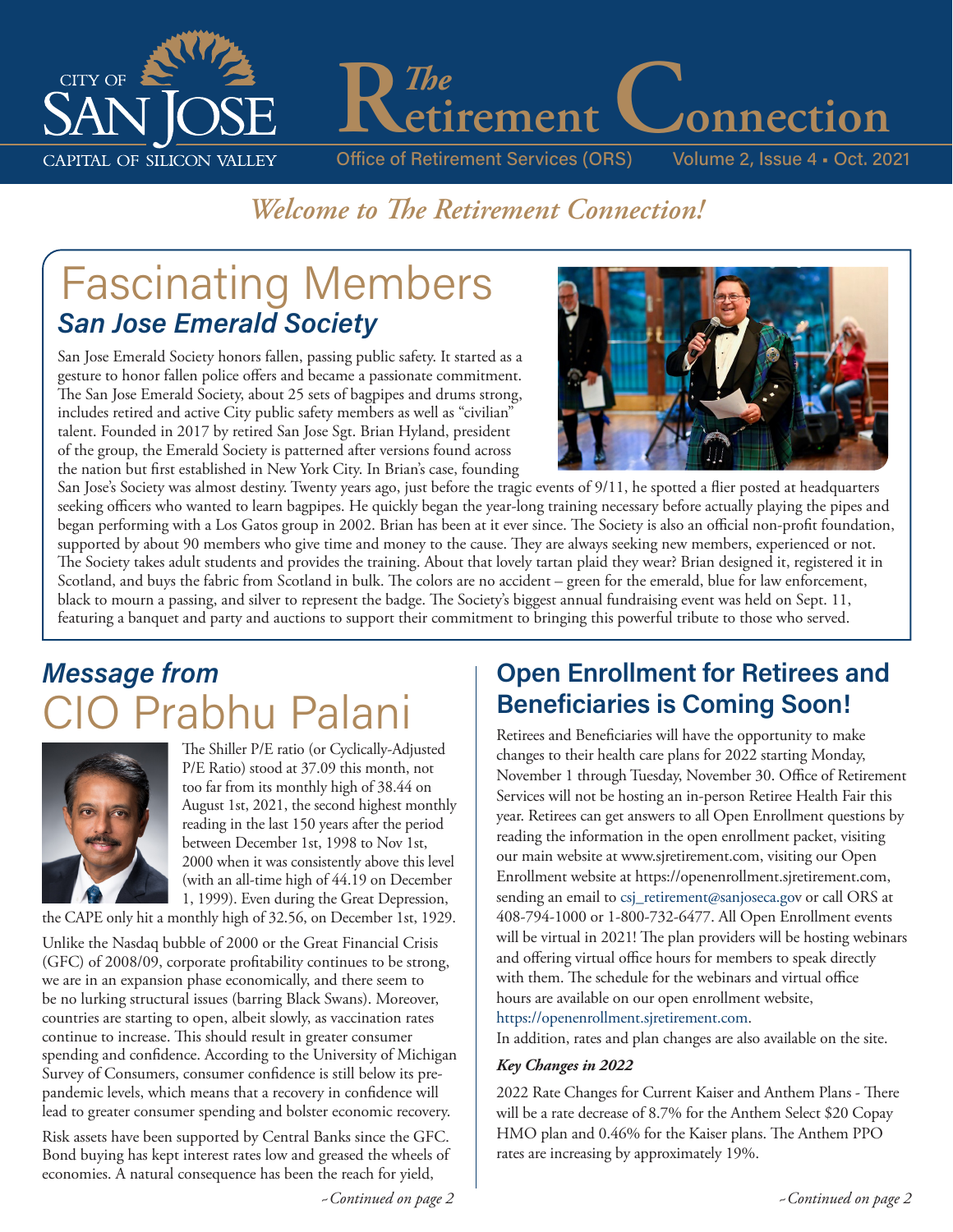# **What will "the new normal" look like at ORS?**

Among the most commonly asked questions we hear from both members and staff is what the Office of Retirement Services' new normal might be once we feel confident the Covid crisis is truly under control. While we have some general answers and predictions, the details remain a work in progress, to be determined in the months ahead based on developments, COVID cases, exposures and experience. We do expect that the new staffing model at ORS will be a hybrid mode, much as other City departments and employers throughout the region are planning. Of course, we will have essential workers in the office. But we have learned that many tasks can be accomplished remotely. Some staff members may work a combination of remote and in-office schedules. Please note when ready, we plan on sharing our plans to bring back our employees to the worksite through our website and social media Twitter and Facebook accounts. in the meantime, we plan to introduce an appointment system that will allow members to schedule time with staff either in person, at the office, or virtually. It's a model we are testing and I will be sharing details in the coming weeks. We continue to consider guidelines and quality assurance measures for this concept, but so far, nothing would indicate this could not be an effective, efficient and convenient way to serve you and conduct business. On a related note, we have decided the health fair for Open Enrollment, set for all of November we will held virtually just like last year. Please make sure you watch or Facebook and Twitter pages for timely updates on this event. We hope to use the above new appointment model discussed above to help members through Open Enrollment. We would like to remind everyone that Public Board meetings, generally held the 1st and 3rd Thursdays of the month, will continue to be held virtually. You can view Board meeting instructions and agendas on our website.

# **Staffing Updates**

**Brian Starr**, Senior Investment Officer pursued other opportunities outside of the City.

**Dhinesh Ganapathiappan** was promoted from Investment Officer to Senior Investment Officer.

Peter Pham, IT pursued other opportunities within the City.

# **Welcome to ORS!**

**Sandra Castellano**, Benefits Division Manager.

**Michelle Saechao**, Benefits Analyst.

**Sachin Sadana**, Investment Analyst.

*Message from the CIO, continued from page 1*

which has benefited risk assets immensely. One potential market overhang is the Fed's recently announced taper strategy. But BCA Research has pointed out that the Fed's strategy is one of 'taper' and not 'tightening'. The central bank's balance sheet will continue to expand, though at a slower pace. The Fed's taper is a sign of underlying economic strength. Inflation can also have a negative impact on asset prices. However, despite recent high levels of inflation caused by supply chain disruptions and pent-up demand, longer term forecasts continue to be benign. A nasty shock on the upside can greatly upset the applecart and force the Fed's hands into raising rates sooner than expected.

The size and strength of the Chinese economy dictates that what happens in China will have global implications. Recent moves by the Chinese government to exercise greater control in the tech sector as well as the well-publicized woes of Evergrande have factored in recent market declines. The Chinese government has considerable control over its economy and should be able to prevent these problems from posing a systemic risk to the global financial system.

Finally, let us look at bond yields. The US 10-year has sold off in recent weeks, with the yield now at 1.5%. While this is quite a bit higher than the 0.68% yield a year ago, it is still below the 1.6% yield of 5 years ago and 1.91% of 10 years Shorter-term expect greater stock market volatility – more price swings of 1% or higher in equity prices. A correction (technically defined as a fall of greater than 10%) is very much on the cards. If history is any indication, the Shiller P/E will moderate and revert towards mean. Whether it does so by a sharp price contraction or a gradual increase in earnings remains to be seen. For now, low bond yields, an expansionary economic phase, increase in consumer spending, and improved Covid outlook (the Merck pill could be a game changer), favor elevated asset prices. Nasty inflationary shocks, unexpected spike in bond yields, abnormally high valuations, China, and Black Swans can pose headwinds.

As pension plan investors, we have a long-term horizon. Volatility can also be a friend and help us take advantage of price fluctuations by periodically rebalancing to our strategic asset allocation targets. The prudent course will be to stay long risk assets, diversify across asset classes, minimize costs, and follow the data. Reduced capital market expectations will be the norm.

#### *Open Enrollment, continued from page 1*

#### In 2022:

**Kaiser** - the medical plan offerings will remain the same, the Meals and Transportation benefit will continue and the Senior Advantage Silver&Fit free gym membership will also be available again.

**Anthem** - NEW Anthem Traditional \$20 Copay HMO Plan (Pilot).\, the new plan offers a wider network than the Select HMO, including Palo Alto Medical Foundation (PAMF), Affinity Medical Group, & Silicon Valley Network. The SilverSneakers Program will continue.

The **Delta Dental PPO** plan annual maximum is increasing from \$1,500 per person per year to \$2,100 per person per year.

The **VSP** Frame allowance for both VSP Signature and Choice plans will increase to \$150. Also, Walmart and Sam's Club/Costco will be added as retail chain providers. The frame allowance at these providers will be \$80 since these retailers have unique pricing.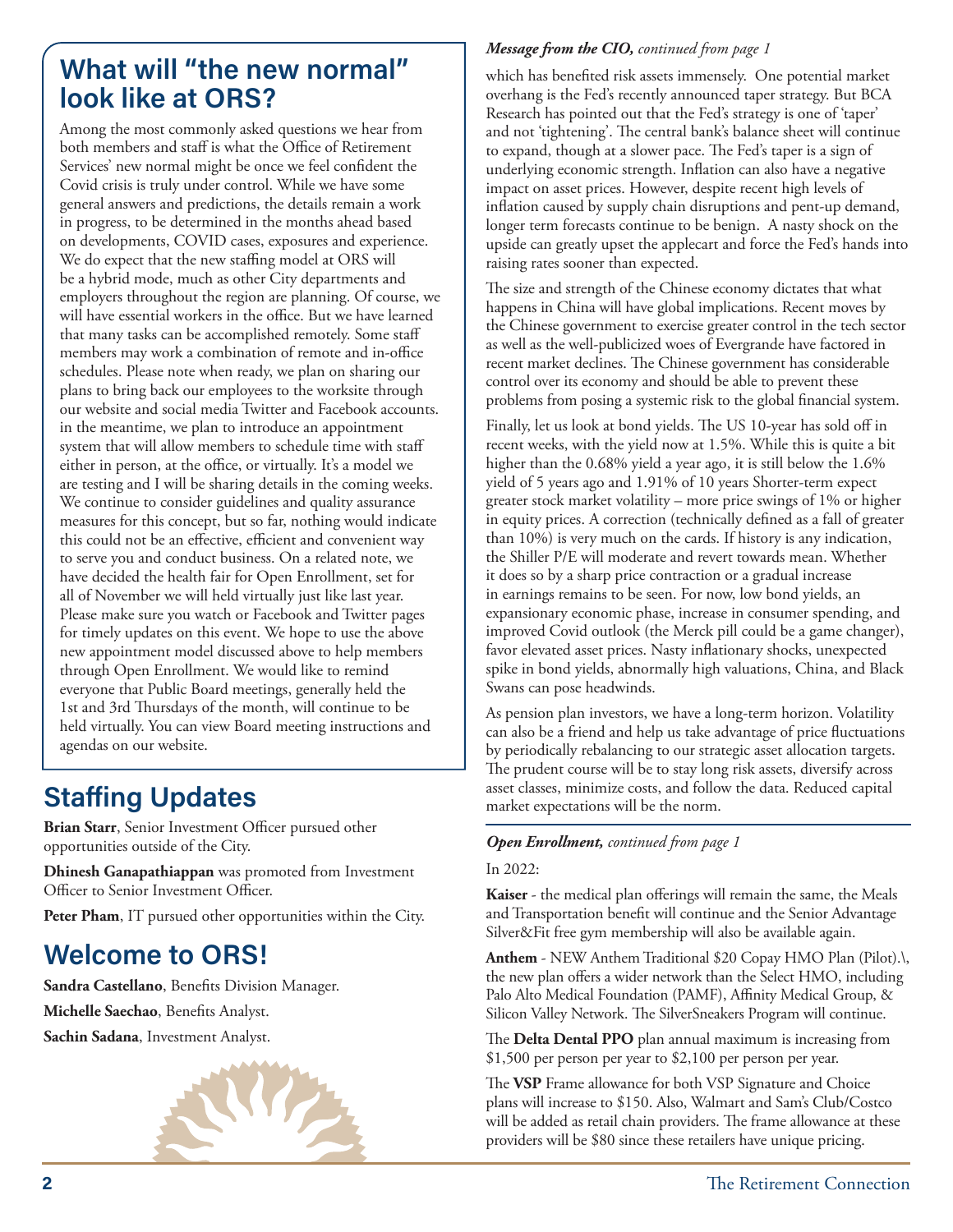# Profile: ORS Administration Division Group

### **Linda Alexander Executive Assistant to the CEO/ Supervisor, Administration Division**

**Q:** Share a bit about the experience and background that brought you to ORS.



company. I came to public service in 2005 and spent eight years working for a City councilmember. After the councilmember termed out, I was hired by ORS in 2013 and have been here since.

- **Q:** What are the responsibilities of the Administration Division supervisor?
- **A:** I provide direct support to the CEO, serve as the liaison to both Boards and their 16 members, and supervise the work of my team in setting the agendas and other administrative duties. I am also the liaison between the City staff, Attorneys office and the Clerk's Office.
- **Q:** Has Covid and remote work changed your job and experience with colleagues?
- **A:** In our division, we took on many technology tasks and changed gears to recreate our business on Zoom or MS Teams from home offices. We had to learn all these new modes of communication and meetings, as well as provide training for trustees, consultants, and staff.
- **Q:** What is most satisfying about your job?
- **A:** I learn so much from Senior Staff and I enjoy the variety of work. And, we have great camaraderie here at ORS.
- **Q:** Share a little about Linda, the person off-duty.
- **A:** I grew up in Milpitas, CA. I attended Sacramento State University and received my BA Degree in Business Communications. My husband and I are parents of two adult children – a son who graduated from Alabama State University and a daughter who is a senior at Cal State Dominguez Hills.

My husband and I are very active in the community. I am a member of Alpha Kappa Alpha Sorority and President of a progressive women's group. When we are truly "off duty," we love to walk in the mountains where we live in San Jose and play golf. I also paint and spend relaxing time playing with our dogs and chickens.

### **Michelle San Miguel Staff Specialist**

- **Q:** Share your journey to working at ORS, and a bit about your background.
- **A:** I was born in San Jose and have lived most of my life here. I attended college at what was then California State University at Hayward (now Cal State East Bay) and



lived in Hayward during that time. My first stint with ORS was as a temporary worker in 2012 and I have worked in the Administrative and Benefits Units, both of which taught me a great deal about retirement issues and the process.

- **Q:** What are your duties at ORS?
- **A:** I serve the Police & Fire Board and support the Governance Committees of both Boards. My job is to make their meetings run smoothly, and I take pride in assisting trustees and staff accomplish the goals of ORS.
- **Q:** How has Covid affected your work experience?
- **A:** It certainly has created new challenges, but also new opportunities to enhance online service. If there are silver linings to the pandemic, meeting the challenges of Covid has been one of them.
- **Q:** What do you like to do to relax?
- **A:** I enjoy reading and writing, and I really look forward each year to participating in a fantasy football league.

### **Marti Zarate Staff Specialist**

- **Q:** Share a bit about your background.
- **A:** I was born and raised in Santa Barbara but have lived and worked in the San Jose area for 30 years. I still enjoy visiting family whenever I can.



- **Q:** Tell us how you came to work for the Office of Retirement Services?
- **A:** I started with the City in 1991 as a pool employee and wound up accepting a temporary position in Workers Compensation Unit of Risk Management, then a permanent position there. After 8 years, I transferred to Libraries in Administration for King Library. I spent 18 years there and got to assist the project manager for the new King Library. The opportunity to work at ORS came around in 2017, and I support the Federated Board and several committees, as well as help trustees with travel arrangements.
- **Q:** What have you learned and how has your work changed with Covid?
- **A:** Ironically, while Covid forced us apart, it brought the Administrative Unit together as a team as we navigated the challenges of converting ORS' work to Zoom and Team formats while supporting trustees remotely.
- **Q:** What has been particularly satisfying for you in this position?
- **A:** I'm proud of how far we have come in these innovative efforts to provide excellent services during such difficult times.
- **Q:** What do you do during free time?
- **A:** You can find me browsing Pinterest for decorating and craft ideas. I love spending time with my husband of 25 years, our two children and two dogs.